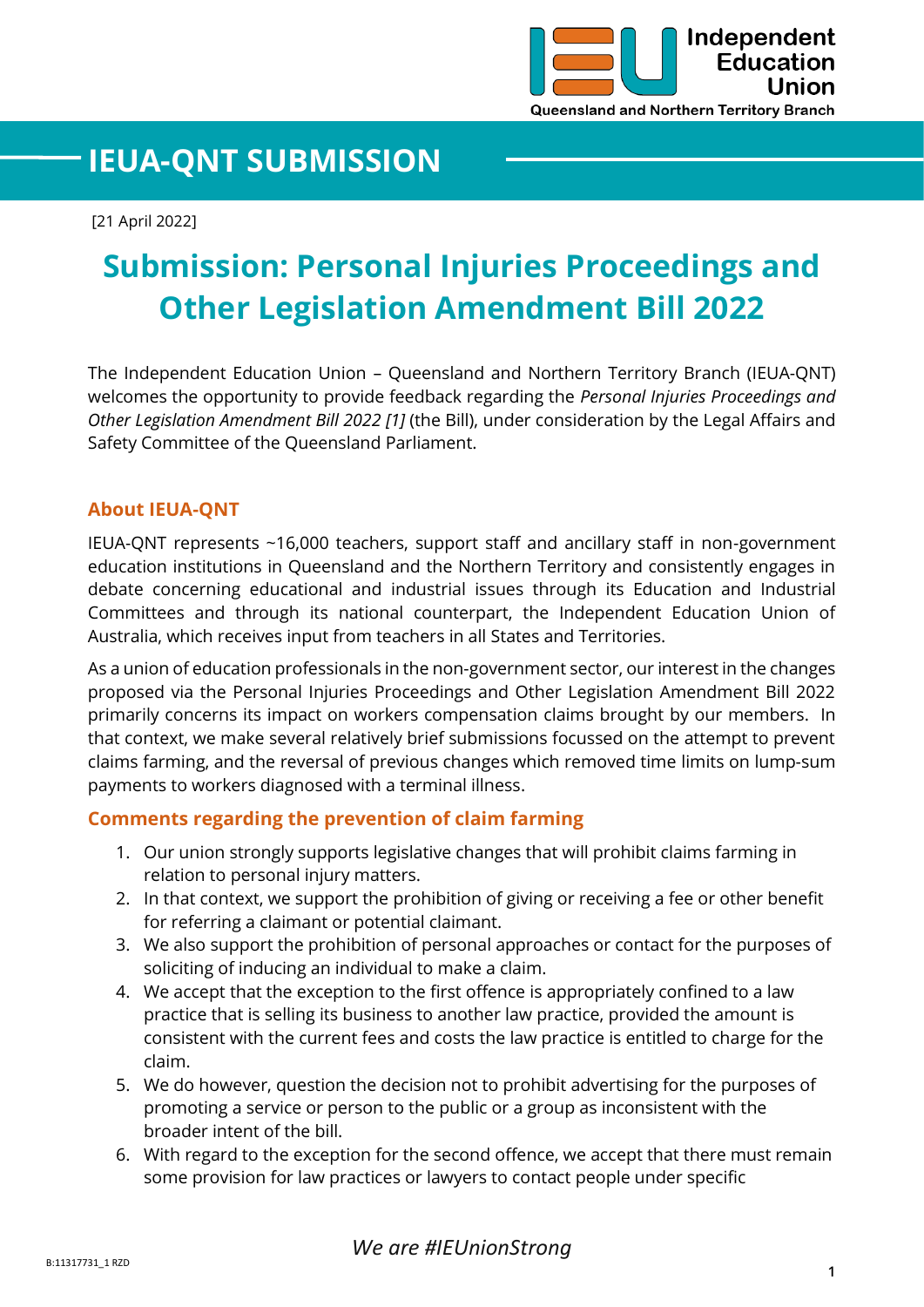

# **Submission: Personal Injuries Proceedings Amendment Bill 2022**

circumstances but would suggest that the exemption is open to exploitation by unscrupulous individuals.

# **Comments regarding the confirmation of policy intent for terminal workers compensation**

- 7. In relation to the proposed changes to compensation for workers diagnosed with a terminal illness, we are not satisfied that the proposed amendments are necessary to limit financial impacts to workers compensation schemes, as claimed in the Explanatory Notes [2].
- 8. The most recent (2018) five yearly review of Queensland's Workers Compensation Scheme (WorkCover) indicated that :

"…the scheme is performing well, is financially sound, involves low costs for employers, and provides fair treatment for both employers and injured workers." [3]

9. The initial removal of limits on when a worker can access terminal compensation was designed to provide workers with greater flexibility in terms of how they utilise their payment. As noted in the Explanatory notes for the 2019 Bill [3]:

> "A worker with a terminal condition has an entitlement to the latent onset terminal lump sum compensation of up to \$743,041 under the WCR Act. The WCR Act currently defines a terminal condition as a condition that is expected to terminate the worker's life within two (2) years after the terminal nature of the condition is diagnosed (section 39A). However, some workers are diagnosed with a terminal work-related condition with a life expectancy greater than 2 years (for example 3 or 5 years) which means they are excluded from accessing this payment. The Bill amends the WCR Act to extend entitlement to the latent onset terminal entitlements by removing the reference to two years and replacing it with an assessment that the insurer is satisfied that the worker has a latent onset condition that is terminal."

10. Reversal of the 2019 provision will remove the right of a worker diagnosed with a terminal illness to make their own, considered, and personal, decisions about what supports they require in their final years of life.

## **Concluding Comments**

Our union thanks the Legal Affairs and Safety Committee for the opportunity to engage in consultation regarding the Personal Injuries Proceedings and Other Legislation Amendment Bill 2022.

We strongly support amendments designed to prevent claim farming and would argue that the Bill would provide greater protection for workers if prohibitions also included advertising.

We do not support changes to compensation for workers diagnosed with a terminal illness. The proposed changes will unnecessarily, and unjustifiably, remove the right of a worker diagnosed with a terminal illness to make their own, considered, and personal, decisions about what